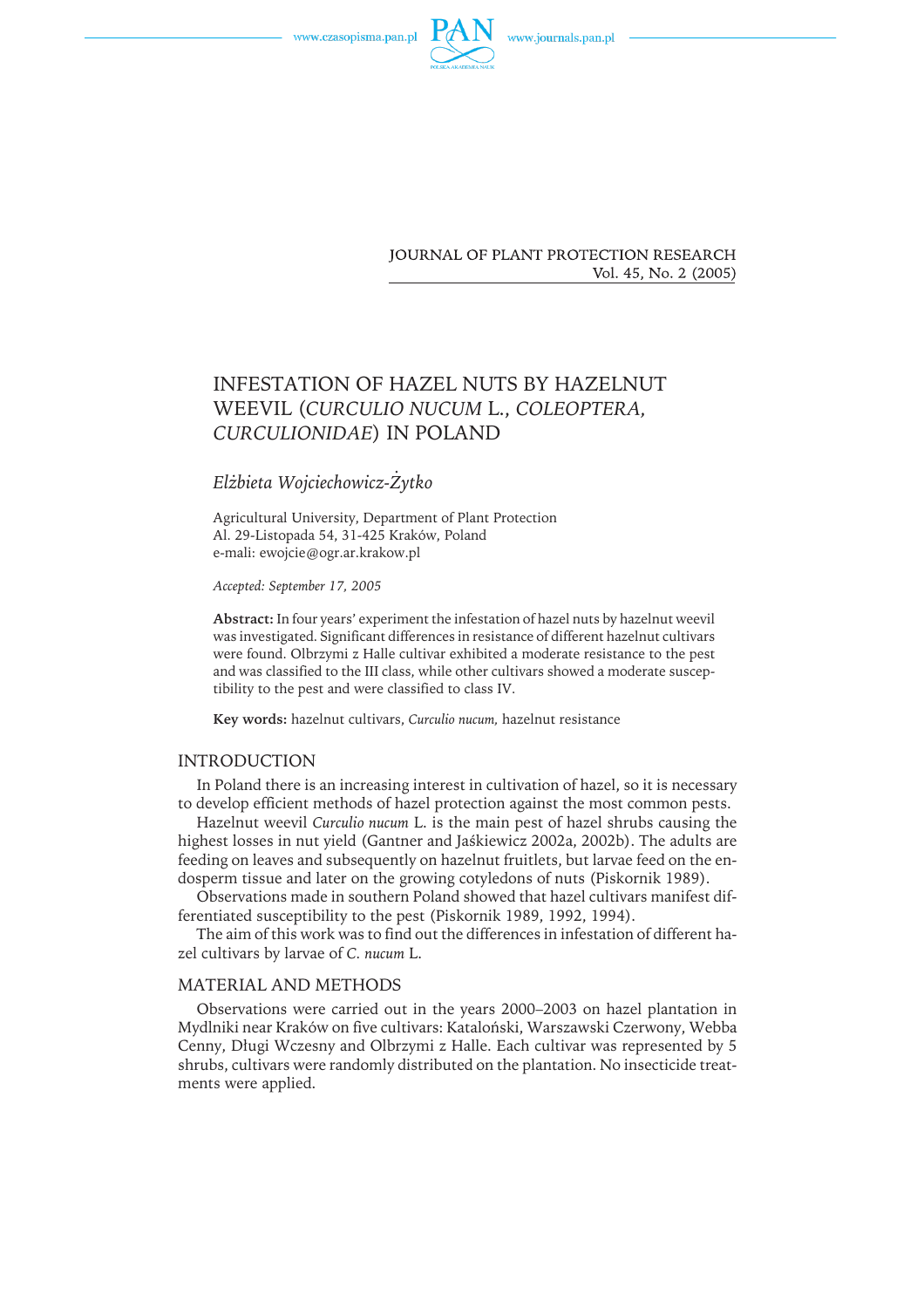www.czasopisma.pan.pl



*60 Journal of Plant Protection Research 45 (2), 2005*

Four samples of 100 nuts were collected from the yield of every cultivar and the percentage of nuts damaged by larvae was determined.

To establish the level of resistance of hazel cultivars to *C. nucum* six resistance classes were distinguished based on Piskornik et al. (1989) scale:

class I – resistant cultivars (0 to 2% of damaged nuts)

class II – fairly resistant cultivars (2.1 to 5% of damaged nuts)

class III – moderately resistant cultivars (5.1 to 10% of damaged nuts)

class IV – fairly susceptible cultivars (10.1 to 20% of damaged nuts)

class V – susceptible cultivars (20.1 to 50% of damaged nuts)

class VI – very susceptible cultivars (over 50% of damaged nuts)

Obtained results were statistically analysed. Duncan's test showed the significance of differences between examined features.

## RESULTS AND DISCUSSION

The degree of hazelnut injury by the pest larvae varied considerably in vegetative seasons of the years 2000 to 2003. Table 1 shows the results of 4 years' study on the infestation of nuts by hazelnut weevil larvae. The highest percentage of infested nuts was noted in the year 2002 (21.4%) while the smallest in the year 2000 (7.0%).

Significant differences in resistance of different hazelnut cultivars were found. Olbrzymi z Halle cultivar exhibited a moderate resistance to the pest (III class, mean from four years), however in two years of study it showed a lower degree of yield damage (II class). A similar information is given by other authors. According to Piskornik (1989, 1992) Olbrzymi z Halle cultivar remained untouched by larvae and was classified to I class.

Other cultivars showed a moderate susceptibility to the pest and were classified to class IV. In this class the greatest mean percentage of damaged nuts was found onKataloński cultivar; inprevious research it was found that this cultivar was the least suitable for aphids (Wojciechowicz-Żytko 2003).

The greatest differences in damage level were noted on cultivar Długi Wczesny. In2000 this cultivar was classified to class II while in2002 to class V. Piskornik (1989, 1992) working on resistance of hazel cultivars found out that Warszawski Czerwony and Webba Cenny showed a moderate resistance (III class), while Kataloński was classified into IV class (fairly susceptible).

|                     | Year |       |      |       |      |       |      |       |                  |       |
|---------------------|------|-------|------|-------|------|-------|------|-------|------------------|-------|
| Cultivar            | 2000 |       | 2001 |       | 2002 |       | 2003 |       | Mean             |       |
|                     | $\%$ | class | $\%$ | class | $\%$ | class | $\%$ | class | $\%$             | class |
| Kataloński          | 7.5  | Ш     | 25.0 | V     | 20.0 | IV    | 15.0 | IV    | $16.9a*$         | IV    |
| Warszawski Czerwony | 10.0 | Ш     | 12.5 | IV    | 27.5 | V     | 12.5 | IV    | 15.6a            | IV    |
| Olbrzymi z Halle    | 5.0  | П     | 9.8  | Ш     | 9.3  | Ш     | 5.0  | Н     | 7.3 <sub>b</sub> | Ш     |
| Webba Cenny         | 7.5  | Ш     | 17.5 | IV    | 25.0 | V     | 7.5  | Ш     | 14.4a            | IV    |
| Długi Wczesny       | 5.0  | Н     | 15.0 | IV    | 25.0 | V     | 5.5  | Ш     | 12.6a            | IV    |
| Mean                | 7.0  |       | 16.0 |       | 21.4 |       | 9.1  |       |                  |       |

Table 1. Infestation of different hazel cultivars by *Curculio nucum* L.

\*Means followed by the same letter are not significantly different at a=0.05